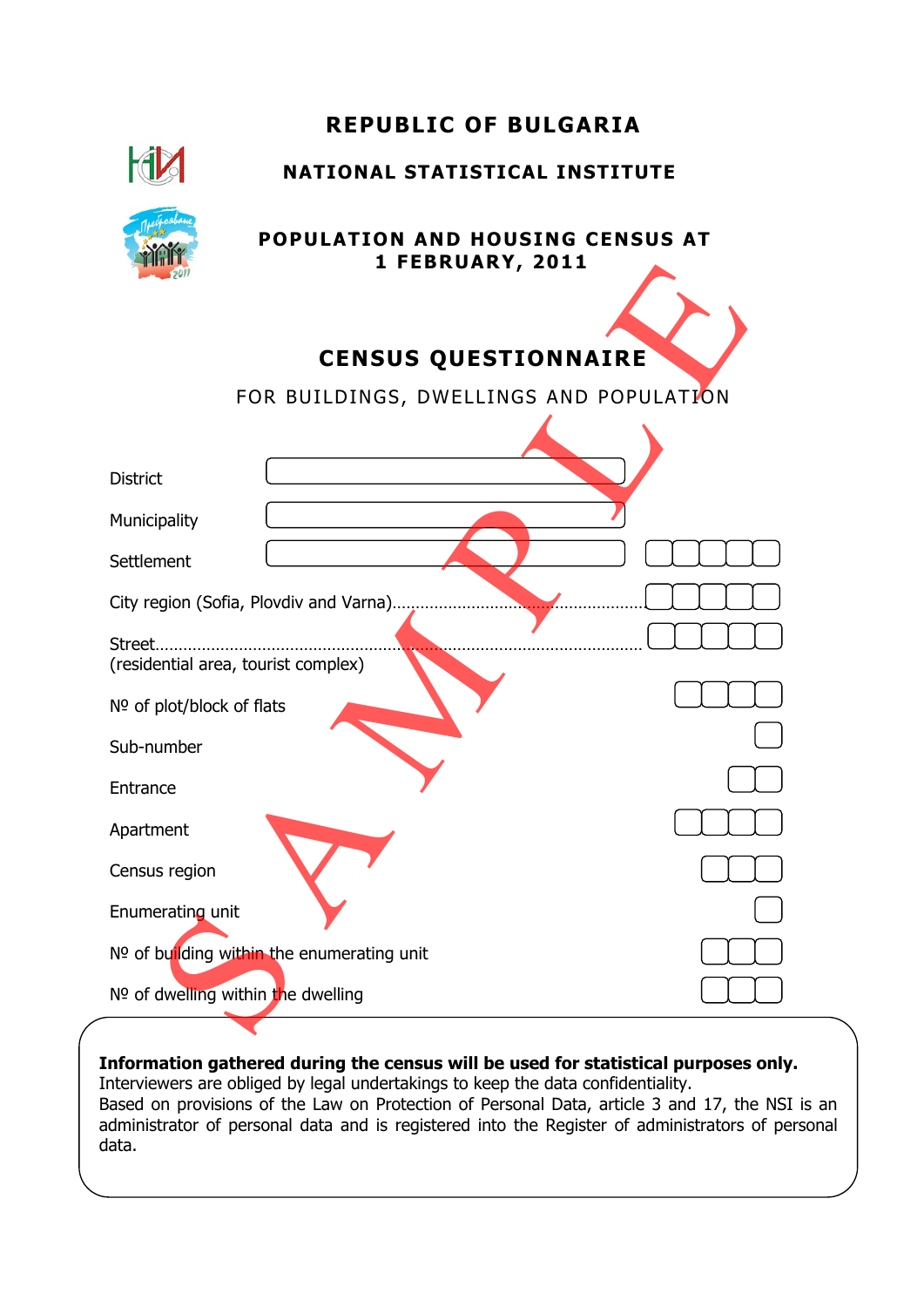# **BUILDING**

Census questionnaire contains four parts, which are to be filled in as follows: "Building", "Dwelling", List "Temporary present persons" and "Population".

- $\Delta \Gamma$ Data on the residential building should be filled into part "Building". In case there **is more than one dwelling into the building, this part should be filled in for the questionnaire only, in which data on the first dwelling is recorded.**
- Some basic characteristics of the dwelling are recorded in ÷. part "Dwelling". For persons living in **houses for temporary accommodation and for homeless persons**, question 1 only of the part "Dwelling" is filled in and the part concerning the building is crossed out. For **mobile and primitive dwellings**, the part concerning the dwelling only is filled in and the part on building is crossed out.
- 4. Persons usually living in another settlement or state, but temporary present after 1 February, 2010 (on business, vacation, recreation, staying with friends, etc. and being in the enumerated dwelling at the reference date) are recorded into part "Temporary present persons".
- Data about **each person** usually living into the dwelling, 4. incl. **persons usually living into the dwelling, but temporary absent for less than one year period** is recorded into part "Population".
- onnaire only, in which data on the first  $\frac{1}{2}$ . Butting the characteristics of the dwelling are necorded in  $\frac{1}{2}$ . Butting of neticlosion is connected the property in the **are of the property** and the determinant Information on 5 persons could be recorded in the a. questionnaire. In case there are more than 5 persons living in one and the same dwelling, additional questionnaire is to be filled in. The parts "Building" and "Dwelling" are not filled in and the numbering of persons is continuous i.e. 06, 07, etc. In case there are more than 10 persons living in one and the same dwelling – third questionnaire should be filled in  $-$  part "Population" using continuous numbering i.e. 11, 12, etc.

All questions should be marked by the interviewer as pointed in the instruction.

- **↓** Sign **⁄………** shows that the answer has to be written by numbers or words.
- Sign  $\longrightarrow$  shows the question, which has to be answered next.
- Sign **\*** shows that answering to the question is voluntary.
- $\leftarrow$  The interviewer marks the code and rewrites it into the squares to the right of the respective question.

## **1.TYPE OF BUILDING**

- 1. House
- 2. Block of flats
- 3. Mixed (over 60% living space)
- 4. Hostel
- 5. Summer house
- 6. Country house
- 7. Building of institutional household (boarding house, home for elderly, home for children, etc.)
- 8. Home for temporary accommodation of homeless

If answer 8 is marked, the rest questions concerning the building **are not asked.**

# **2. Building location**

- 1. Within the settlement (planned area)
- 2. Within planned country area
- 3. Out of planned area

**3. Number of floors** 

# **4. Material of construction**

- 1. Pannels (prefabricate elements)
- 2. Ferroconcrete
- 3. Bricks (with concrete floor)
- 4. Bricks (without concrete floor)
- 5. Stone
- 6. Sun-dried bricks
- 7. Wood (boards, wood elements)
- 8. Other

### **5. Availability of solar collectors**

(for heating of water, production of electricity)

| 1. Yes | 2. No |
|--------|-------|
|        |       |

### **6. Is the building inhabited or not?**

(at least one household living there)

| 1. Yes | 2. No |
|--------|-------|
|        |       |
|        |       |

### **7. Year of construction**

### **8.Availability of lift**

1. Yes 2. No.

**9. Number of dwellings in the building** 

**1**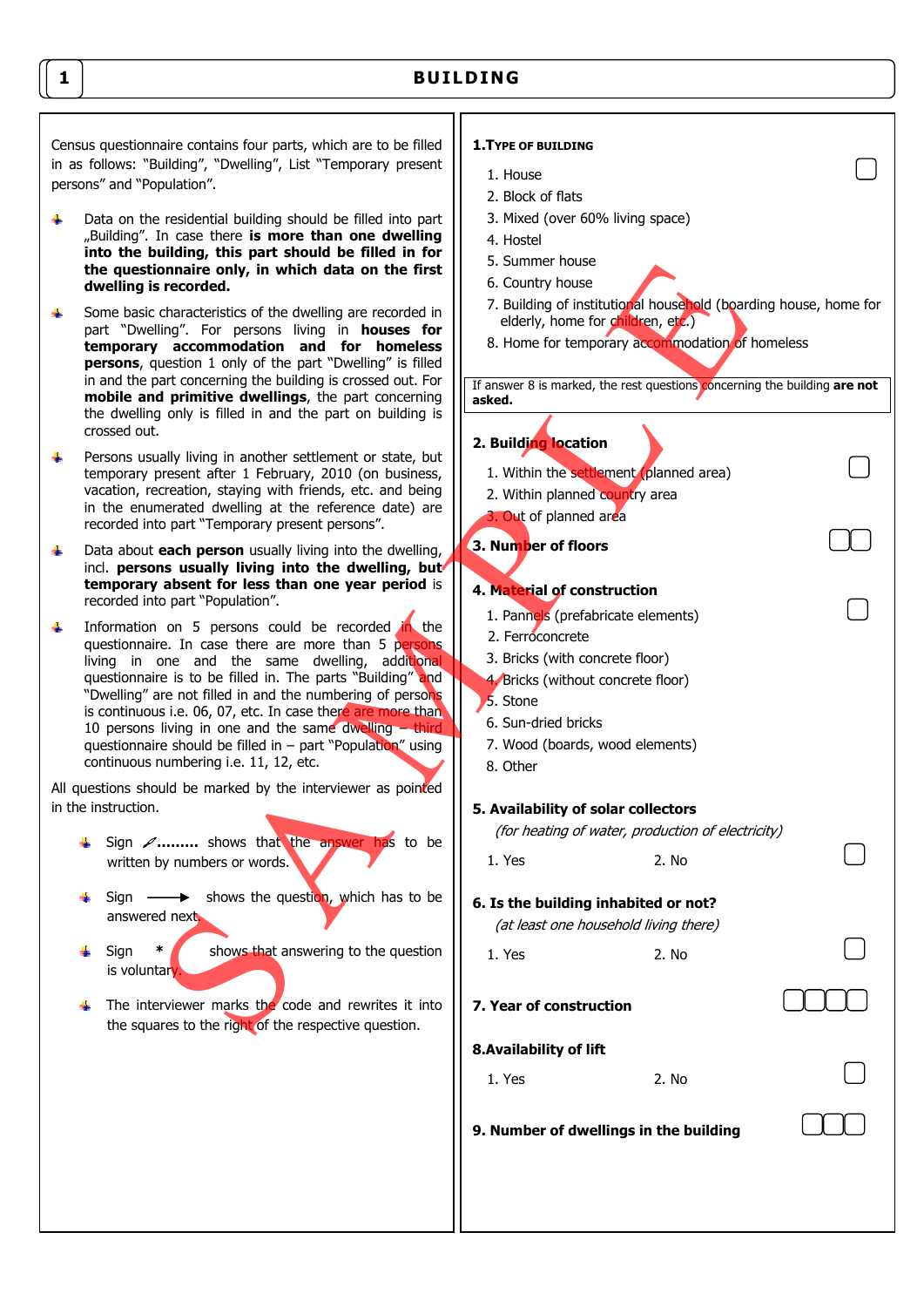| $\overline{\mathbf{2}}$<br><b>DWELLING</b>                                                                                                                                                                                                             |                                                                                                                                                                 |    |    |
|--------------------------------------------------------------------------------------------------------------------------------------------------------------------------------------------------------------------------------------------------------|-----------------------------------------------------------------------------------------------------------------------------------------------------------------|----|----|
| 1. Type of dwelling<br>1. Dwelling in residential building<br>2. Dwelling in students/workers hostel<br>3. Dwelling in non - residential building (administrative, business)                                                                           | 13. Availability of toilet facilities<br>1. Yes, in the dwelling<br>2. Yes, in the building, but outside the dwelling<br>3. Yes, outside the building           |    |    |
| 4. Institutional dwelling (boarding house, monastery, home for elderly, etc)<br>5. Primitive dwelling (nut, shed)<br>6. Mobile dwelling (van, caravan)<br>7. Place in a home for temporary accommodation of homeless<br>8. Homeless (without dwelling) | 4. No<br>5. Uninhabited dwelling<br>14. Availability of running hot water<br>(no matter central or other source)<br>1. Yes                                      |    |    |
| If answers 7 or 8 are marked, the rest questions concerning the dwelling<br>are not asked.                                                                                                                                                             | 2. No<br>3. Uninhabited dwelling                                                                                                                                |    |    |
| 2. Dwelling is used for:<br>1. Permanent (usual) stay<br>2. Seasonal or holiday stay<br>3. Uninhabited dwelling                                                                                                                                        | 15. Availability of bathing facilities<br>1. Yes, in the dwelling<br>2. Yes, in the building, but outside the dwelling<br>3. Yes, outside the building<br>4. No |    |    |
| 3. Ownership<br>1. State or municipality<br>2. Private $-$ to a person<br>3. Private $-$ to a legal body                                                                                                                                               | 5. Uninhabited dwelling<br>16. Availability of heating system<br>1. Yes, from central source                                                                    |    |    |
| 4. Type of tenure<br>1. Owners only                                                                                                                                                                                                                    | 2. Yes, from own source<br>3. No                                                                                                                                |    |    |
| 2. Users only, without rent<br>3. Tenants only<br>4. Owners/users, without rent and tenants<br>5. Uninhabited dwelling<br>6. Institutional dwelling                                                                                                    | 17. Type of energy for heating<br>(one or two sources)<br>1. Central heating system<br>2. Gas from central source                                               |    |    |
| 5. Total build-up area - sq. m                                                                                                                                                                                                                         | 3. Electricity (incl. under-floor, air conditioner)<br>4. Liquid fuel<br>5. Gas                                                                                 |    |    |
| <b>6. Number of rooms</b><br>(rooms with area over 4 sq.m are included without kitchens<br>and accessory premises)                                                                                                                                     | 6. Coal<br>7. Firewood<br>8. Other (thermal-pumps, etc)                                                                                                         |    |    |
| 7. Availability of kitchen                                                                                                                                                                                                                             | 9. Uninhabited dwelling<br>18. Availability of outside thermal insulation                                                                                       |    |    |
| 1. Yes, separate kitchen - area (sq. m)                                                                                                                                                                                                                | 2. No<br>1. Yes                                                                                                                                                 |    |    |
| 2. Yes, kitchenette – area (sq. m)                                                                                                                                                                                                                     | 19. Availability of energy saving woodwork                                                                                                                      |    |    |
| 3. No                                                                                                                                                                                                                                                  | 2. No<br>1. Yes                                                                                                                                                 |    |    |
| 8. Accessory premises - area (sq. m)<br>(incl. vestibules, corridors and service premises)                                                                                                                                                             | 20. Availability of durables<br>1. TV                                                                                                                           | Да | He |
| 9. Availability of electricity                                                                                                                                                                                                                         | 2. Aerial (inside or outside)                                                                                                                                   |    |    |
| 1. Yes<br>2. No                                                                                                                                                                                                                                        | 2a. Cable TV<br>3. Satellite aerial                                                                                                                             |    |    |
| 10. Availability of water supply system                                                                                                                                                                                                                | 4. Audio and/or video recorder                                                                                                                                  |    |    |
| 1. Yes, in the dwelling<br>2. Yes, outside the dwelling<br>3. No                                                                                                                                                                                       | 5. Telephone, incl. mobile<br>6. PC<br>7. Internet connection                                                                                                   |    |    |
| 11. Source of water                                                                                                                                                                                                                                    | 8. Cooker                                                                                                                                                       |    |    |
| 1. Public source<br>2. Own source (spring, well, etc)<br>3. Public and own source<br>4. No                                                                                                                                                             | 9. Refrigerator and/or deep freeze<br>10. Automatic washing machine<br>11. Dish-washer                                                                          |    |    |
| 12. Availability of sewerage                                                                                                                                                                                                                           | 12. Air conditioner                                                                                                                                             |    |    |
| 1. Yes, connected to the public sewerage system<br>2. Yes, connected with a septic shaft<br>3. Yes, connected with a septic shaft or another purifying<br>installation<br>4. Yes, connected with a cesspit<br>5. No                                    | 13. Car/minibus<br>14. Country house, summer house<br>15. Garage<br>16. Uninhabited dwelling<br>17. Institutional dwelling                                      |    |    |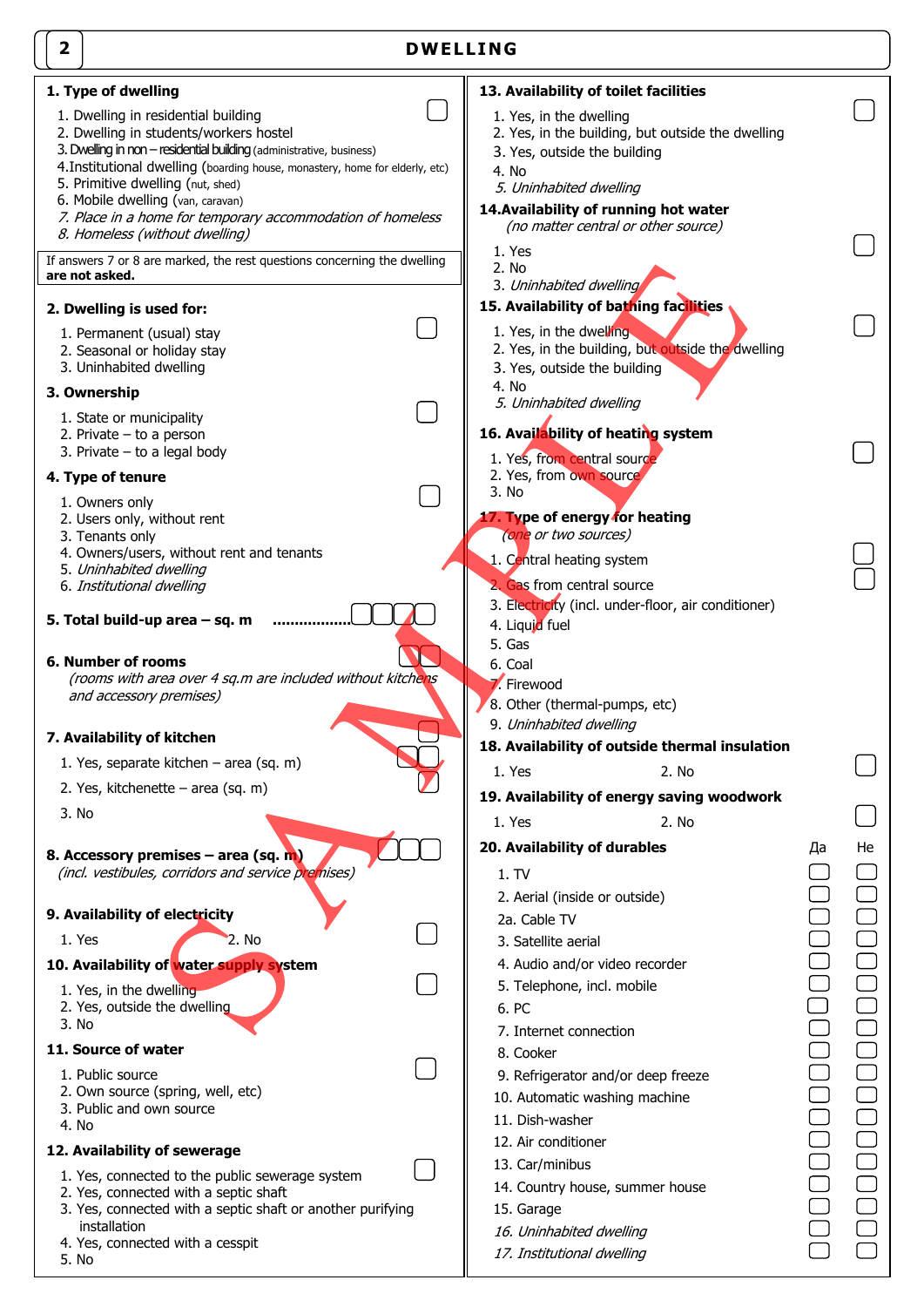Persons usually living in another settlement in the country**,** but temporary present for less than one year (after 1 February 2010) on business, vacation, recreation, staying with friends, etc. and being in the enumerated dwelling at the reference date **should be recorded here**.

|                                 |  |  |  | Please, record temporary present persons from abroad also - persons usually living abroad, but temporary present for less       |  |  |  |
|---------------------------------|--|--|--|---------------------------------------------------------------------------------------------------------------------------------|--|--|--|
|                                 |  |  |  | than one year (after 1 February 2010) on business, vacation, recreation, staying with friends, etc. and being in the enumerated |  |  |  |
| dwelling at the reference date. |  |  |  |                                                                                                                                 |  |  |  |

| Nº. | Person name | 1. Unique Civil Number 2. Civil Number of Foreigner 3. Civil Number |                        | Date of birth           |
|-----|-------------|---------------------------------------------------------------------|------------------------|-------------------------|
|     |             |                                                                     |                        |                         |
|     |             |                                                                     |                        | dd<br>mm<br><b>УУУУ</b> |
|     | Name        | Country of birth                                                    | Sex                    | Citizenship             |
|     |             |                                                                     |                        |                         |
|     |             |                                                                     | 1. Male<br>2. Female   |                         |
|     | Surname     |                                                                     | Current address        |                         |
|     |             | Municipality                                                        | Settlement             | Country                 |
|     | Family name |                                                                     |                        |                         |
|     |             |                                                                     |                        |                         |
|     |             |                                                                     |                        |                         |
| Nº  | Person name | 1. Unique Civil Number 2. Civil Number of Foreigner 3. Civil Number |                        | Date of birth           |
|     |             |                                                                     |                        |                         |
|     |             |                                                                     |                        | dd<br>mm<br><b>УУУУ</b> |
|     | Name        | Country of birth                                                    | <b>Sex</b>             | Citizenship             |
|     |             |                                                                     |                        |                         |
|     | Surname     |                                                                     | 2. Female<br>1 Male    |                         |
|     |             |                                                                     | <b>Current address</b> |                         |
|     |             | Municipality                                                        | Settlement             | Country                 |
|     | Family name |                                                                     |                        |                         |
|     |             |                                                                     |                        |                         |
|     |             |                                                                     |                        |                         |
|     |             |                                                                     |                        |                         |
| Nº. | Person name | 1. Unique Civil Number 2. Civil Number of Foreigner 3. Civil Number |                        | Date of birth           |
|     |             |                                                                     |                        |                         |
|     |             |                                                                     |                        | dd<br>mm<br>уууу        |
|     | Name        | Country of birth                                                    | Sex                    | Citizenship             |
|     |             |                                                                     |                        |                         |
|     |             |                                                                     | 2. Female<br>1. Male   |                         |
|     | Surname     |                                                                     | Current address        |                         |
|     |             | <b>Municipality</b>                                                 | Settlement             | Country                 |
|     | Family name |                                                                     |                        |                         |
|     |             |                                                                     |                        |                         |
|     |             |                                                                     |                        |                         |
| ļΝ≌ | Person name | 1. Unique Civil Number 2. Civil Number of Foreigner 3. Civil Number |                        | Date of birth           |
|     |             |                                                                     |                        |                         |
|     |             |                                                                     |                        | dd<br>mm<br>уууу        |
|     | <b>Name</b> | Country of birth                                                    | Sex                    | Citizenship             |
|     |             |                                                                     |                        |                         |
|     |             |                                                                     | 1. Male<br>2. Female   |                         |
|     | Surname     |                                                                     | Current address        |                         |
|     |             | Municipality                                                        | Settlement             | Country                 |
|     |             |                                                                     |                        |                         |
|     | Family name |                                                                     |                        |                         |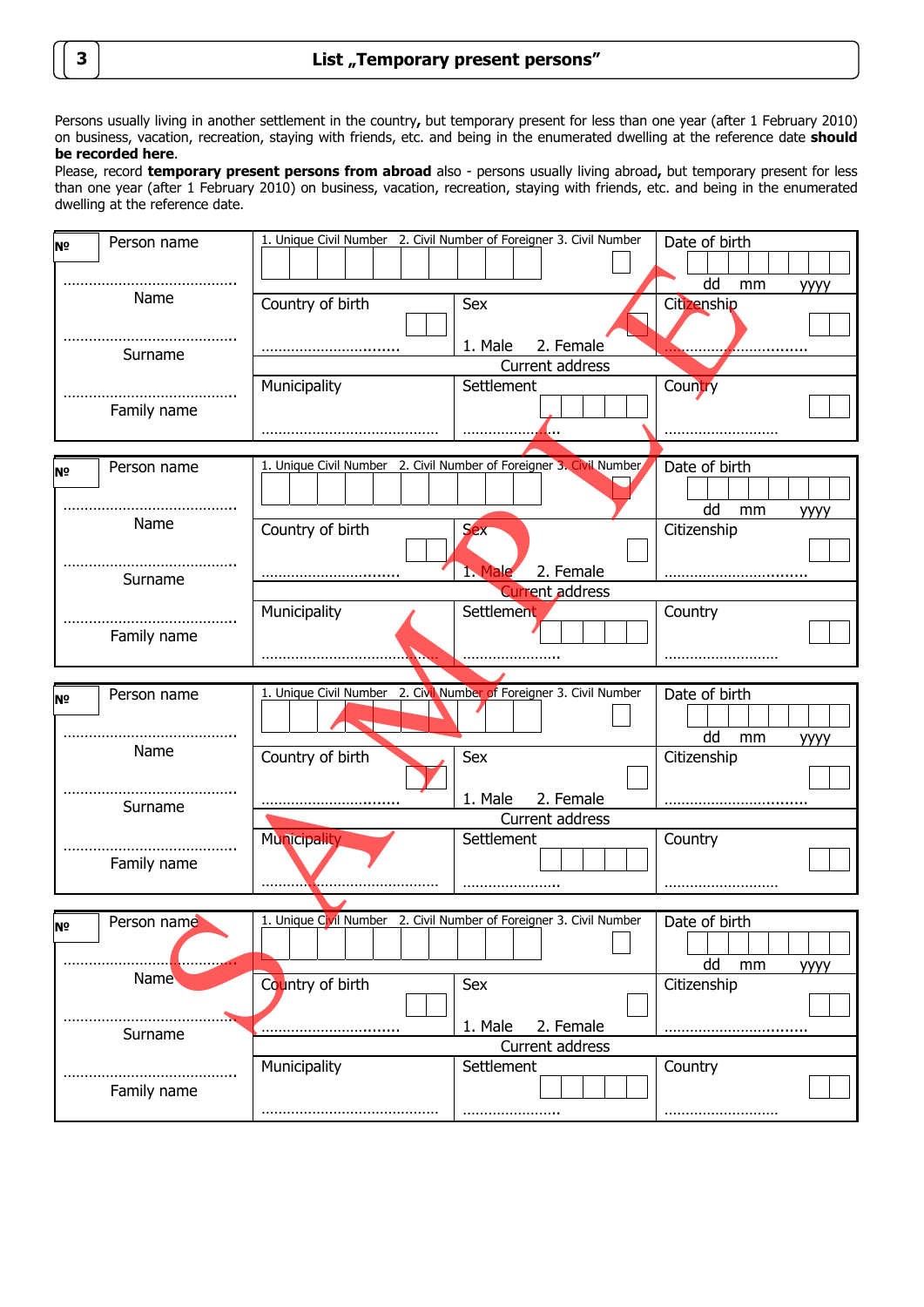# List "Household members"

### **How many persons are living in the dwelling?**

### **Please, record persons who:**

- are **usually living** in the dwelling and are present at the reference moment;
- are usually living in the dwelling, but are **temporary absent and at the reference moment are in another settlement in the country or abroad for period less than one year**.

Persons recorded in the List "Temporary present persons" **should not been included.** 

#### **Please, record the number of households in which these persons are distributed Household is:**

- one person living in his/her own expenses in a separate dwelling, room or part of room.
- two or more persons living in one dwelling or part of dwelling and sharing common budget, no matter in kinship or not.

### **Interviewer!**

### **Family consists of two or more persons who could be**:

- spouses (in juridical marriage or in partnership) without children;
- spouses (in juridical marriage or in partnership) with one or more never married children, no matter their age;
- one parent with one or more never married children, no matter their age.

### **One person does not represent a family.**

### **The list "Household members" should be continued in the second questionnaire only in case there are more than 15 persons in a dwelling.**

|                | Please, record the number of households in which these persons are distributed<br>Household is:                                                                                                                                                                                                                                                                                                                                                                                                                                                                      |                    |                                                                                                                                                           |                          |  |  |  |
|----------------|----------------------------------------------------------------------------------------------------------------------------------------------------------------------------------------------------------------------------------------------------------------------------------------------------------------------------------------------------------------------------------------------------------------------------------------------------------------------------------------------------------------------------------------------------------------------|--------------------|-----------------------------------------------------------------------------------------------------------------------------------------------------------|--------------------------|--|--|--|
|                | one person living in his/her own expenses in a separate dwelling, room or part of room.<br>two or more persons living in one dwelling or part of dwelling and sharing common budget, no matter in kinship or not.                                                                                                                                                                                                                                                                                                                                                    |                    |                                                                                                                                                           |                          |  |  |  |
|                | Interviewer!<br>Persons in the household should be ordered by families, if there are families.                                                                                                                                                                                                                                                                                                                                                                                                                                                                       |                    |                                                                                                                                                           |                          |  |  |  |
|                | Family consists of two or more persons who could be.                                                                                                                                                                                                                                                                                                                                                                                                                                                                                                                 |                    |                                                                                                                                                           |                          |  |  |  |
|                | spouses (in juridical marriage or in partnership) without children;<br>spouses (in juridical marriage or in partnership) with one or more never married children, no matter their age;<br>one parent with one or more never married children, no matter their age.<br>One person does not represent a family.                                                                                                                                                                                                                                                        |                    |                                                                                                                                                           |                          |  |  |  |
| member.        | List "Household members" is to be filled in by the interviewer - the names of the household members are recorded.<br>In order to guarantee the correct filling of the "Population" part, the household members should be arranged as follows:<br>number 01 is given to the head of household and after that the rest member of the same household are listed by families (if<br>there is more than one family). In column 5, first the relation to the head of household is recorded for each household                                                              |                    |                                                                                                                                                           |                          |  |  |  |
|                | In case the household has more than 5 members, additional question haire has to be filled in - the address part should be<br>filled in again and parts concerning the dwelling and the building should be left empty; the numbering of persons is<br>continuous from the previous questionnaire i.e. in the second questionnaire the persons numbers will be from 6 to 10, in the<br>third one $-$ from 11 to 15, etc.<br>The list "Household members" should be continued in the second questionnaire only in case there are more<br>than 15 persons in a dwelling. |                    |                                                                                                                                                           |                          |  |  |  |
| N <sub>2</sub> |                                                                                                                                                                                                                                                                                                                                                                                                                                                                                                                                                                      | Person names       |                                                                                                                                                           | Relation to the          |  |  |  |
|                | name                                                                                                                                                                                                                                                                                                                                                                                                                                                                                                                                                                 | surname            | family name                                                                                                                                               | head of the<br>household |  |  |  |
| $\mathbf{1}$   | 2                                                                                                                                                                                                                                                                                                                                                                                                                                                                                                                                                                    |                    | 4                                                                                                                                                         | 5                        |  |  |  |
|                |                                                                                                                                                                                                                                                                                                                                                                                                                                                                                                                                                                      |                    |                                                                                                                                                           |                          |  |  |  |
|                |                                                                                                                                                                                                                                                                                                                                                                                                                                                                                                                                                                      |                    |                                                                                                                                                           |                          |  |  |  |
|                |                                                                                                                                                                                                                                                                                                                                                                                                                                                                                                                                                                      |                    |                                                                                                                                                           |                          |  |  |  |
|                |                                                                                                                                                                                                                                                                                                                                                                                                                                                                                                                                                                      |                    |                                                                                                                                                           |                          |  |  |  |
|                |                                                                                                                                                                                                                                                                                                                                                                                                                                                                                                                                                                      |                    |                                                                                                                                                           |                          |  |  |  |
|                |                                                                                                                                                                                                                                                                                                                                                                                                                                                                                                                                                                      |                    |                                                                                                                                                           |                          |  |  |  |
|                |                                                                                                                                                                                                                                                                                                                                                                                                                                                                                                                                                                      |                    |                                                                                                                                                           |                          |  |  |  |
|                |                                                                                                                                                                                                                                                                                                                                                                                                                                                                                                                                                                      |                    |                                                                                                                                                           |                          |  |  |  |
|                |                                                                                                                                                                                                                                                                                                                                                                                                                                                                                                                                                                      |                    |                                                                                                                                                           |                          |  |  |  |
|                |                                                                                                                                                                                                                                                                                                                                                                                                                                                                                                                                                                      |                    |                                                                                                                                                           |                          |  |  |  |
|                |                                                                                                                                                                                                                                                                                                                                                                                                                                                                                                                                                                      |                    |                                                                                                                                                           |                          |  |  |  |
|                |                                                                                                                                                                                                                                                                                                                                                                                                                                                                                                                                                                      |                    |                                                                                                                                                           |                          |  |  |  |
|                |                                                                                                                                                                                                                                                                                                                                                                                                                                                                                                                                                                      |                    |                                                                                                                                                           |                          |  |  |  |
|                |                                                                                                                                                                                                                                                                                                                                                                                                                                                                                                                                                                      |                    |                                                                                                                                                           |                          |  |  |  |
|                |                                                                                                                                                                                                                                                                                                                                                                                                                                                                                                                                                                      |                    |                                                                                                                                                           |                          |  |  |  |
|                |                                                                                                                                                                                                                                                                                                                                                                                                                                                                                                                                                                      |                    |                                                                                                                                                           |                          |  |  |  |
|                |                                                                                                                                                                                                                                                                                                                                                                                                                                                                                                                                                                      |                    |                                                                                                                                                           |                          |  |  |  |
|                |                                                                                                                                                                                                                                                                                                                                                                                                                                                                                                                                                                      |                    |                                                                                                                                                           |                          |  |  |  |
|                | Relation to the head of the household                                                                                                                                                                                                                                                                                                                                                                                                                                                                                                                                | (column N 5)       |                                                                                                                                                           |                          |  |  |  |
|                | 1. Head of the household<br>2. Spouse /partner<br>3. Son/daughter<br>4. Son-in law/daughter-in-law<br>5. Grandchild                                                                                                                                                                                                                                                                                                                                                                                                                                                  | 11. Other relative | 7. Parent of the spouse/partner<br>8. Brother/sister of the head of household<br>9. Brother/sister of the spouse/partner<br>10. Grand-father/grand-mother |                          |  |  |  |

12. Not related

5. Grandchild 6. Parent of the head of household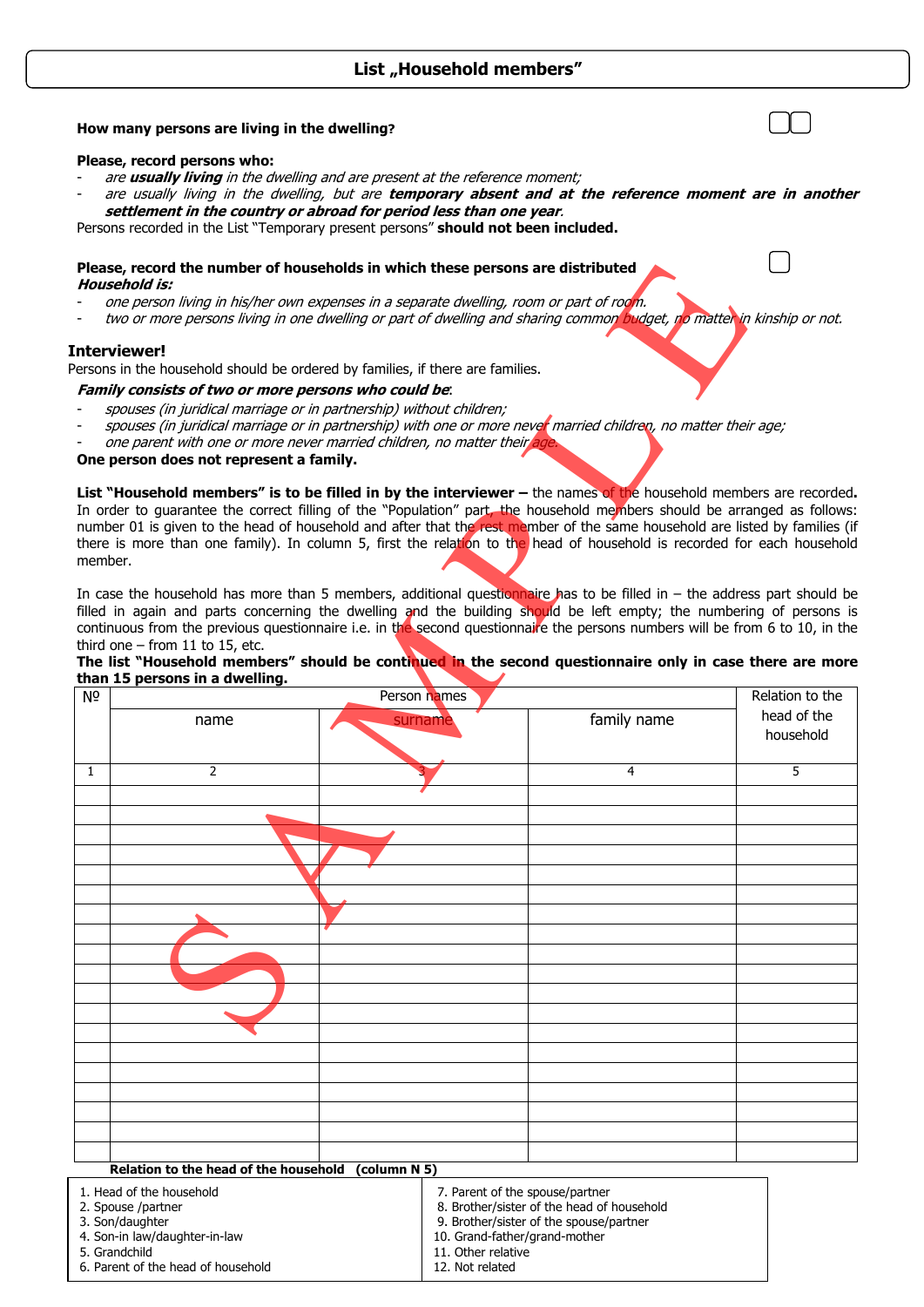| 4                                                                                                                             | <b>POPULATION</b>                                                                                                                                                                                                                    | <b>First person</b> |
|-------------------------------------------------------------------------------------------------------------------------------|--------------------------------------------------------------------------------------------------------------------------------------------------------------------------------------------------------------------------------------|---------------------|
| $No$ of person $\Box$<br>Person name $\mathscr{D}$                                                                            | 7b. Current address                                                                                                                                                                                                                  |                     |
|                                                                                                                               | 1. The same as in the address part of the questionnaire                                                                                                                                                                              |                     |
|                                                                                                                               | 2. Another address in the country                                                                                                                                                                                                    |                     |
|                                                                                                                               |                                                                                                                                                                                                                                      |                     |
| 1. Unique civil number/Civil number of foreigner/Civil<br>number (EU citizens only)                                           |                                                                                                                                                                                                                                      |                     |
| 1. UCN<br>2. CNF<br>3. CN                                                                                                     | (for Sofia, Plovdiv, Varna)                                                                                                                                                                                                          |                     |
|                                                                                                                               | 8. Date and country of birth                                                                                                                                                                                                         |                     |
| 2. Sex                                                                                                                        | Date<br>day                                                                                                                                                                                                                          | month<br>year       |
| 1. Male<br>2. Female                                                                                                          |                                                                                                                                                                                                                                      |                     |
| 3. Relation to the head of household                                                                                          |                                                                                                                                                                                                                                      |                     |
| <b>3a. Members</b><br>1. Head of household                                                                                    | 9. Citizenship<br>1. Bulgarian                                                                                                                                                                                                       |                     |
| 2. Spouse/partner                                                                                                             |                                                                                                                                                                                                                                      |                     |
| 3. Son/daughter                                                                                                               |                                                                                                                                                                                                                                      |                     |
| 4. Son-in-law/daughter-in-law                                                                                                 | 4. Without citizenship                                                                                                                                                                                                               |                     |
| 5. Grandchild                                                                                                                 | Answering questions 10, 11, 12 and 13 is voluntary. In case the                                                                                                                                                                      |                     |
| 6. Parent of the head of household                                                                                            | person does not want to answer, these questions should be<br>skipped.                                                                                                                                                                |                     |
| 7. Parent of the spouse                                                                                                       | 10. Ethnic group <sup>*</sup>                                                                                                                                                                                                        |                     |
| 8. Brother/sister of the head of household                                                                                    | 1. Bulgarian                                                                                                                                                                                                                         |                     |
| 9. Brother/sister of the spouse                                                                                               | 2. Turkish                                                                                                                                                                                                                           |                     |
| 10. Grandfather/grandmother                                                                                                   | 3. Roma                                                                                                                                                                                                                              |                     |
| 11. Other relative                                                                                                            |                                                                                                                                                                                                                                      |                     |
| 12. Not related                                                                                                               | 5. Not stated                                                                                                                                                                                                                        |                     |
| 4. Relation to the head of family                                                                                             | 11. Mother tongue <sup>*</sup>                                                                                                                                                                                                       |                     |
| Family consists of two or more persons who could be:<br>- spouses (in juridical marriage or in partnership) without children; | 1.Bulgarian                                                                                                                                                                                                                          |                     |
| - spouses (in juridical marriage or in partnership) with one or more never<br>married children, no matter their age;          | 2. Turkish                                                                                                                                                                                                                           |                     |
| -one parent with one or more never married children, no matter their age.                                                     | 3. Roma                                                                                                                                                                                                                              |                     |
| 4a. Members<br>1. Head of family                                                                                              |                                                                                                                                                                                                                                      |                     |
| 2. Spouse/partner                                                                                                             | 5. Not stated                                                                                                                                                                                                                        |                     |
| 3. Never married son/daughter                                                                                                 | 12. Are you religious (believer)*                                                                                                                                                                                                    |                     |
| 4. Other person, member of the household, but not member of<br>the family                                                     | Religion is generally regarded as a set of beliefs and practices, usually<br>involving acknowledgment if a divine or higher being, power or principle,<br>by which people order the conduct of their lives both practically and in a |                     |
| 5. Population category                                                                                                        | moral sense.                                                                                                                                                                                                                         |                     |
| 1. Usually present<br>→ Question 7                                                                                            | 1. Yes                                                                                                                                                                                                                               |                     |
| 2. Temporary absent, staying in another settlement in the<br>country for less than 1 year period                              | 2. No                                                                                                                                                                                                                                |                     |
| 3. Temporary absent, staying abroad for less than 1 year period                                                               | 3. Not stated                                                                                                                                                                                                                        |                     |
| 6. Absent since:                                                                                                              | 13. Religious denomination:                                                                                                                                                                                                          |                     |
| month<br>year                                                                                                                 | Religious denomination is the affiliation of a person to a given historically<br>established group, characterized by performing of specific religious                                                                                |                     |
| 7. Address of the person:                                                                                                     | rituals (East Orthodox, Catholic, Protestant, Moslem and others).                                                                                                                                                                    |                     |
| <b>7a. Permanent address</b>                                                                                                  | 1. East Orthodox<br>2. Catholic                                                                                                                                                                                                      |                     |
| 1. The same as in the address part of the questionnaire<br>2. Another address in the country                                  | 3. Protestant                                                                                                                                                                                                                        |                     |
|                                                                                                                               | 4. Moslem - sunity                                                                                                                                                                                                                   |                     |
|                                                                                                                               | 5. Moslem - shiity                                                                                                                                                                                                                   |                     |
|                                                                                                                               | 7. No religion                                                                                                                                                                                                                       |                     |
| (for Sofia, Plovdiv, Varna)                                                                                                   | 8. Not stated                                                                                                                                                                                                                        |                     |

 $\mathcal{L}$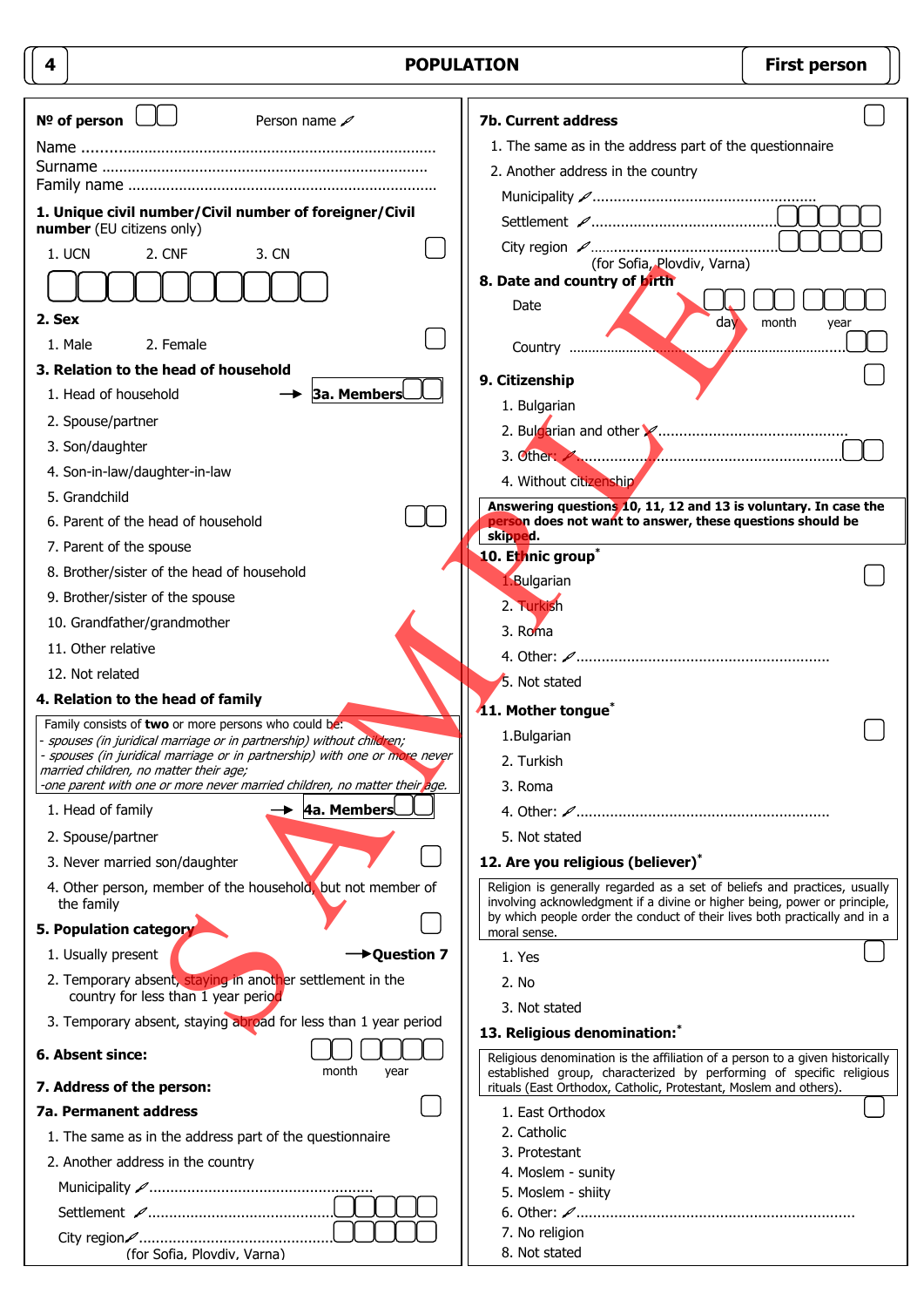| 4 | <b>POPULATION</b>                                                                                                                             | <b>First person</b>                                                                                                                                                                                                                                                                                                                                                                                                                                                                                          |               |
|---|-----------------------------------------------------------------------------------------------------------------------------------------------|--------------------------------------------------------------------------------------------------------------------------------------------------------------------------------------------------------------------------------------------------------------------------------------------------------------------------------------------------------------------------------------------------------------------------------------------------------------------------------------------------------------|---------------|
|   | Next two questions (14 and 15) concern all persons, incl. persons                                                                             | 21. Highest level of education completed:                                                                                                                                                                                                                                                                                                                                                                                                                                                                    |               |
|   | below 16 years of age<br>14. Legal marital status                                                                                             | 1. Tertiary education $-$ qualification and scientific<br>degree Doctor/PhD (dissertation)                                                                                                                                                                                                                                                                                                                                                                                                                   |               |
|   | 1. Never married<br>2. Married                                                                                                                | 2. Tertiary education - qualification degree Master                                                                                                                                                                                                                                                                                                                                                                                                                                                          |               |
|   | 3. Widowed                                                                                                                                    | 3. Tertiary education - qualification degree Bachelor                                                                                                                                                                                                                                                                                                                                                                                                                                                        |               |
|   | 4. Divorced<br>15. De facto marital status                                                                                                    | 4. Tertiary education - qualification degree Professional Bachelor<br>('Specialist in', college degree)                                                                                                                                                                                                                                                                                                                                                                                                      |               |
|   | 1. Not in marriage (partnership)<br>2. In marriage                                                                                            | 5. Post-secondary, non-tertiary vocational education - (IV-th level<br>of professional qualification)                                                                                                                                                                                                                                                                                                                                                                                                        |               |
|   | 3. Cohabiting without marriage<br>The next question concerns women only, born before 1 February, 1999.<br>The rest, please go to Question 17. | 6. Secondary (Special) Vocational education (secondary vocational<br>school, vocational gymnasiums, third level of professional<br>qualification)                                                                                                                                                                                                                                                                                                                                                            |               |
|   | 16. Number of live born/adopted children<br>1. Number of children                                                                             | 7. Secondary Vocational Training education (technical school,<br>vocational gymnasium, second level of professional<br>qualification)                                                                                                                                                                                                                                                                                                                                                                        |               |
|   | 1.1. Of which, living abroad (number)                                                                                                         | 8. Upper Secondary general education                                                                                                                                                                                                                                                                                                                                                                                                                                                                         |               |
|   | 2. No children                                                                                                                                | 9. Vocational training with entrance after 8-th grade (I-st level of<br>professional qualification)                                                                                                                                                                                                                                                                                                                                                                                                          |               |
|   | 17. Have you changed your usual place of residence within                                                                                     | 10. Vocational training with entrance after 6-th and 7-th grade (I-                                                                                                                                                                                                                                                                                                                                                                                                                                          |               |
|   | the period $2001 - 2011$ ?                                                                                                                    | st level of professional qualification)                                                                                                                                                                                                                                                                                                                                                                                                                                                                      |               |
|   | Last change of usual residence should be recorded.                                                                                            | 11. Lower Secondary (basic) education                                                                                                                                                                                                                                                                                                                                                                                                                                                                        |               |
|   | 1. No change<br>$\rightarrow$ Question 18                                                                                                     | 12. Primary education<br>13. Uncompleted Primary education                                                                                                                                                                                                                                                                                                                                                                                                                                                   |               |
|   | 2. Yes, from a settlement within the country                                                                                                  | 14. Illiterate (person aged 8 year or more, who cannot read or                                                                                                                                                                                                                                                                                                                                                                                                                                               |               |
|   | Year of change                                                                                                                                | write)                                                                                                                                                                                                                                                                                                                                                                                                                                                                                                       |               |
|   |                                                                                                                                               | 15. Child (up to 7 years of age, who still does not enroll in school)                                                                                                                                                                                                                                                                                                                                                                                                                                        |               |
|   | Settlement A                                                                                                                                  | Questions NN 22 to 26 concern persons 15 years of age and over i.e.                                                                                                                                                                                                                                                                                                                                                                                                                                          |               |
|   | 3. Yes, from abroad                                                                                                                           | born before 1 February, 1996.                                                                                                                                                                                                                                                                                                                                                                                                                                                                                |               |
|   | Year of change                                                                                                                                | Persons born after the mentioned date, please go to question 27.                                                                                                                                                                                                                                                                                                                                                                                                                                             |               |
|   |                                                                                                                                               | 22. Have you worked at least one hour within the period<br>24 - 30 January 2001 for payment in cash or in kind or                                                                                                                                                                                                                                                                                                                                                                                            |               |
|   | 18. Have you live abroad within the period 1980 - 2011                                                                                        | other income?                                                                                                                                                                                                                                                                                                                                                                                                                                                                                                |               |
|   | for more than 1 year?                                                                                                                         | (did you have a paid job during the period 24 - 30 January 2011)                                                                                                                                                                                                                                                                                                                                                                                                                                             |               |
|   | → Question 19<br>1. No<br>2. Yes                                                                                                              | Persons who have a paid job, but are temporary absent due to leave<br>(incl. maternity leave), illness, lack of materials, failure, etc. should be<br>recorded in answers 1 to 4.                                                                                                                                                                                                                                                                                                                            |               |
|   | Answers concern the last stay abroad only.                                                                                                    | 1. Yes, for payment in cash or in kind -                                                                                                                                                                                                                                                                                                                                                                                                                                                                     |               |
|   | Year of departure abroad                                                                                                                      | (wage, civil contract, fee, commission)                                                                                                                                                                                                                                                                                                                                                                                                                                                                      |               |
|   | Year of arrival in Bulgaria                                                                                                                   | 2. Yes, in own business, freelancer or other<br>independent activity                                                                                                                                                                                                                                                                                                                                                                                                                                         |               |
|   | 19. Where did you live one year prior the census?                                                                                             | 3. Yes, in production of agricultural products                                                                                                                                                                                                                                                                                                                                                                                                                                                               |               |
|   | 1. In the same settlement as in the address part of the<br>questionnaire                                                                      | 4. Yes, in production of agricultural products<br>for own consumption<br>$\begin{tabular}{lcccccc} \multicolumn{2}{c }{\textbf{1} & \textbf{1} & \textbf{1} & \textbf{1} & \textbf{1} & \textbf{1} & \textbf{1} & \textbf{1} & \textbf{1} & \textbf{1} & \textbf{1} & \textbf{1} & \textbf{1} & \textbf{1} & \textbf{1} & \textbf{1} & \textbf{1} & \textbf{1} & \textbf{1} & \textbf{1} & \textbf{1} & \textbf{1} & \textbf{1} & \textbf{1} & \textbf{1} & \textbf{1} & \textbf{1} & \textbf{1} & \textbf{$ | → Question 23 |
|   | 2. Another settlement in the country                                                                                                          | 5. Did not worked /did not have a job                                                                                                                                                                                                                                                                                                                                                                                                                                                                        |               |
|   |                                                                                                                                               | 22a. Did you search a job during the last 4 weeks<br>(up to 30 January 2011)?                                                                                                                                                                                                                                                                                                                                                                                                                                |               |
|   |                                                                                                                                               | 1. Yes                                                                                                                                                                                                                                                                                                                                                                                                                                                                                                       |               |
|   | 4. Child born after 1 February, 2010                                                                                                          | → Question 22c<br>2. No                                                                                                                                                                                                                                                                                                                                                                                                                                                                                      |               |
|   | 20. Are you literate? (can you read and write)<br>2. No<br>3. Child up to 8 years incl.<br>1. Yes                                             | 22b. If you had found a job within the period<br>24 - 30 January 2011, would you be able<br>to start within 2 weeks?                                                                                                                                                                                                                                                                                                                                                                                         |               |
|   | 20a. Are you student, doctorate student?                                                                                                      | $\rightarrow$ Question 23<br>1. Yes                                                                                                                                                                                                                                                                                                                                                                                                                                                                          |               |
|   | 1. Yes<br>2.No                                                                                                                                | 2. No                                                                                                                                                                                                                                                                                                                                                                                                                                                                                                        |               |